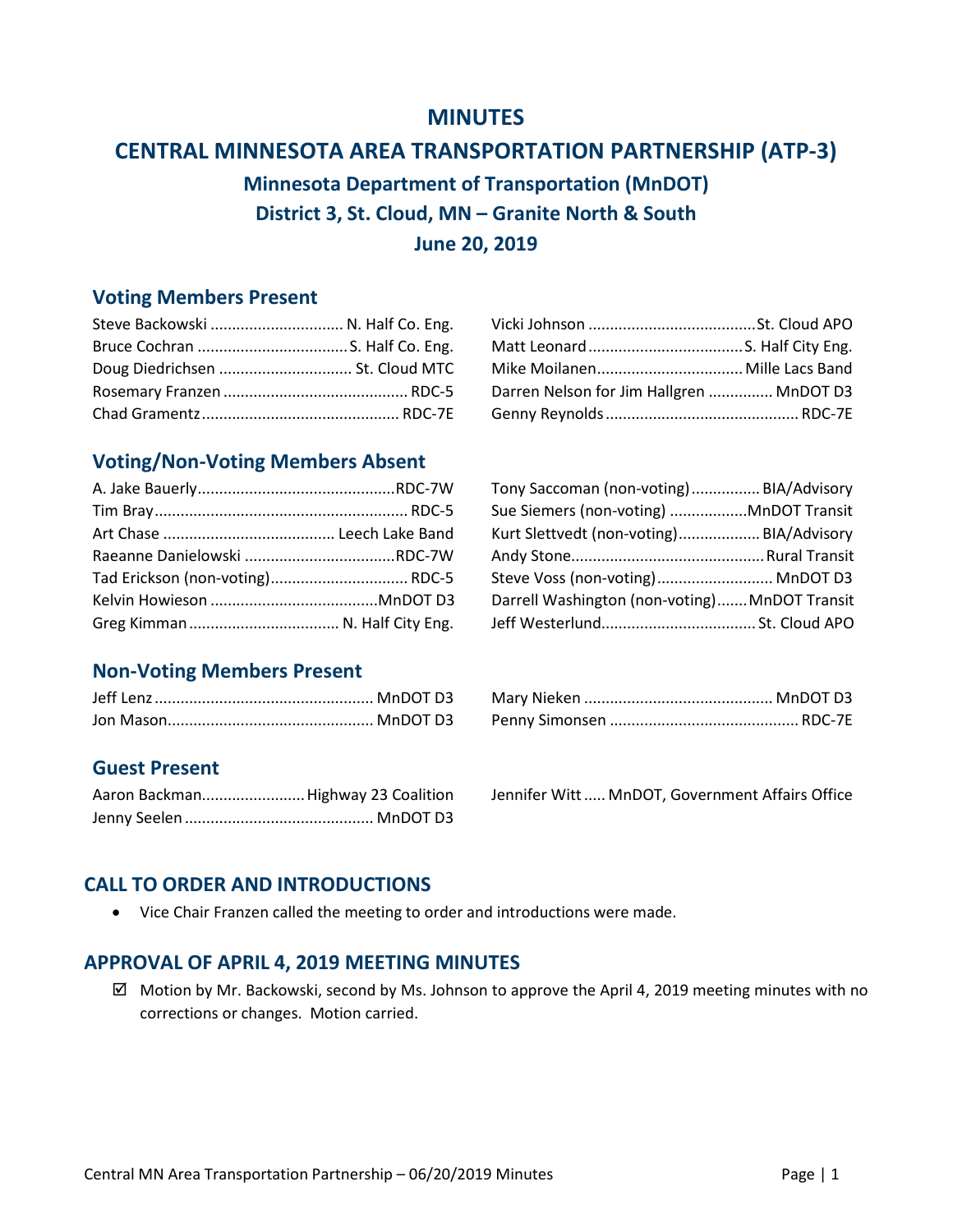## **FY2019-2022 LOCAL FEDERAL PROGRAM UPDATE**

#### *FY 2019 Local Federal Project Update*

- Mr. Lenz updated ATP-3 members on the FY 2019 Local Federal projects.
	- o Local Federal Program:
		- All projects' documentation has been received. The City of St. Cloud's CSAH 75 intersection improvements at 33<sup>rd</sup> Street South project (S.P. 073-675-039) has been identified for potential advancement in the event there are savings in the program.
	- o Highway Safety Improvement Program (HSIP):
		- All projects' documentation has been received. Sherburne County's CSAH 13 roundabouts at County Road 40 and CSAH 33 project (S.P. 071-070-040) has been identified for potential advancement in the event there are savings in the program.

#### **FY 2020-2023 STATE TRANSPORTATION IMPROVEMENT PROGRAM (STIP) UPDATE**

- Draft STIP:
	- o Mr. Lenz reported to ATP-3 members the Draft FY 2020-2023 STIP was submitted to MnDOT's Central Office. TPIC has recommended approval but the STIP has not yet been approved by the Commissioner. The Draft STIP was reviewed.
	- o Entities with projects in the STIP should review them to ensure the information listed in the program is correct. Submit any changes to Mr. Lenz as soon as possible to minimize the need to submit amendments to the Federal Highway Administration (FHWA). Making corrections to projects in the STIP later could result in STIP modifications/amendments that, in turn, could delay projects while waiting for the approval.
	- o Once the STIP has been approved by the FHWA and Federal Transit Administration, copies of the District 3 pages and a link to the online version of the approved STIP will be sent to ATP-3 members.
- Local Resolutions:
	- o Mr. Lenz requested that Locals provide a resolution of support for their FY 2023 projects funded through the ATP managed program or Transportation Alternatives program, if they have not already done so. It is not necessary to submit an updated resolution for those projects that received additional funding. Staff will send out a sample Resolution to ATP-3 members with FY 2023 programmed projects and the regions.

## **FY 2021-2024 STIP DEVELOPMENT TIMELINE**

- Mr. Mason reviewed the FY 2021-2024 Area Transportation Improvement Program (ATIP) Development Meeting schedule. It was noted that the schedule is subject to change, dependent upon MnDOT's final decision for the Transportation Alternatives (TA) Program deadlines.
- All four Regions will be soliciting for FY 2024. Ms. Johnson noted the St. Cloud Area Planning Organization (APO) has changed their solicitation schedule and will now be soliciting for a four-year Transportation Improvement Program (TIP) instead of a five-year TIP as they have done in previous years.
- $\boxtimes$  Motion by Mr. Moilanen, second by Ms. Johnson, to approve the ATP-3's FYs 2021-2024 ATIP Development Timeline, as shown on **Attachment 1**. Motion carried.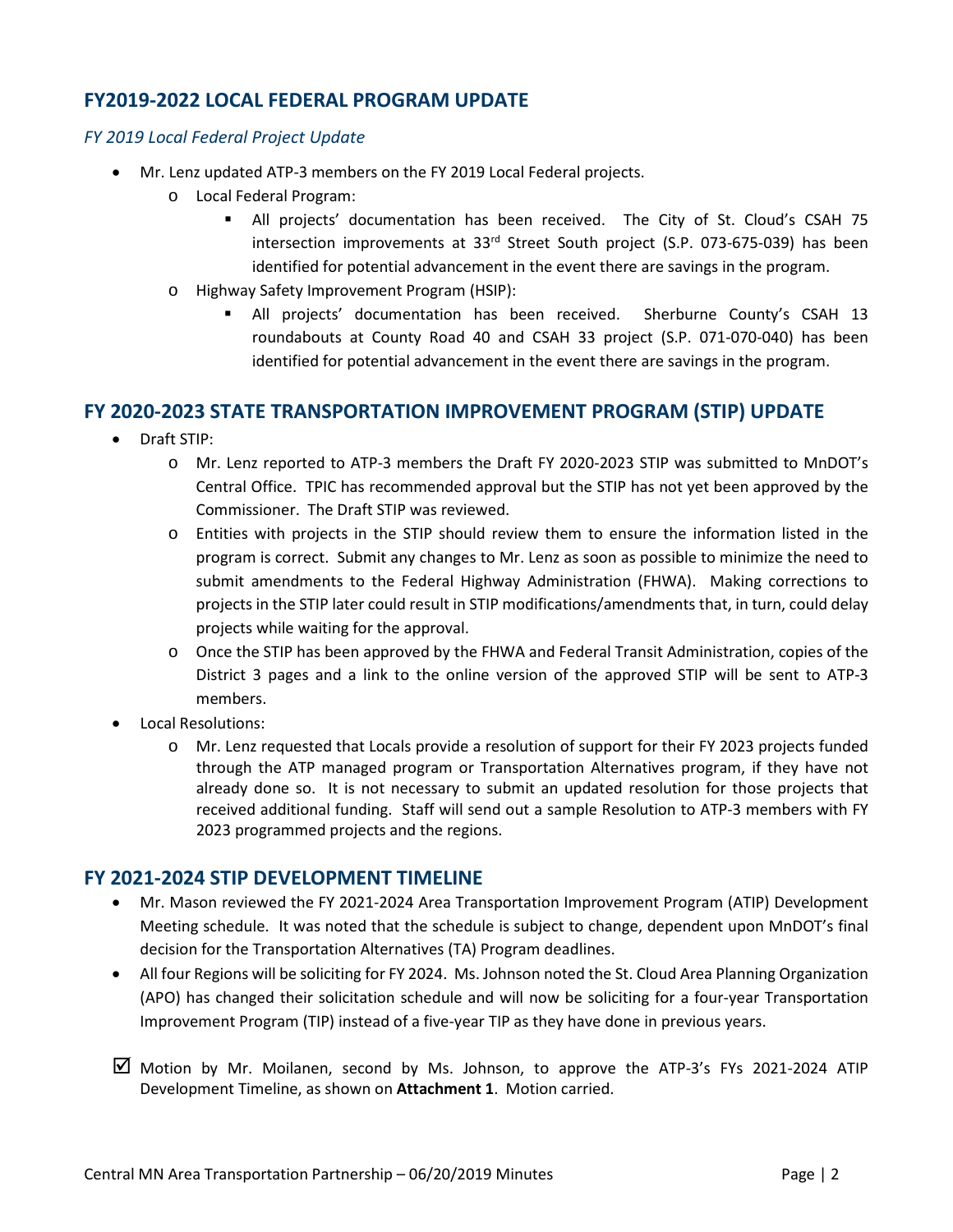## **2019 END OF SESSION LEGISLATIVE UPDATE**

- Jennifer Witt, from MnDOT's Office of Government Affairs, updated ATP-3 members regarding the Minnesota Legislative session.
	- o Items of discussion included:
		- \$650,000 for MnDOT to analyze and update information related to extending the Northstar Commuter rail line to St. Cloud;
		- Authorized the operation of truck platooning on freeways and expressways subject to MnDOT plan approval. Platoons cannot include more than three vehicles and must meet insurance requirements;
		- Cities allowed to establish speed limits on city streets. Changes definition of residential roadway so cities can set a 25 mile per hour speed limit;
		- **Safety Provisions Hands-free cell phone, work-zone flaggers and move-over law now** includes recycling and solid waste vehicles. Hands-free and work-zone flaggers law will take effect August 1, 2019; and
		- Possible river crossing in the northwest portion of the Twin Cities. Representative Zack Stephenson (Coon Rapids) is working towards a new Mississippi River bridge crossing between Ramsey and Dayton. Funds were approved (\$1.062 million) for evaluating safety improvements on trunk highways (Highway 47 in the north metro) and studying a new Mississippi River crossing in the north metro.

## **HIGHWAY 23 CORRIDOR COALITION UPDATE**

- Mr. Aaron Backman, the Highway 23 Coalition Secretary/Treasurer and Executive Director of the Kandiyohi County and City of Willmar Economic Development Commission, updated the ATP-3 members on the Coalition's current efforts.
	- o The Coalition currently has 100 members. Region 7W's Transportation Policy Board Members, Mr. Bauerly and Mr. Perske, serve on the Board of Directors. Holly Wilson, Mille Lacs County's Public Works Director also serves on the Board.
	- o The Coalition's 2019 priority projects were identified as:
		- **EXECTE 155 Overpass in Willmar;**
		- 4-Lane Extension between Marshall and Green Valley;
		- Roundabout + 4-Lane Feasibility Study in Foley; and
		- Intersection Safety Study at Clara City.
	- o The Coalition supports regional transportation planning and are willing to help fund regional transportation feasibility study projects. Mr. Backman noted, as an example, the Coalition provided \$5,000 to Clara City to help fund the City's portion of the needed \$10,000 Local match for the estimated \$100,000 study. The Coalition is willing to partner with District 3 as well as District 8 and ATPs in regional studies.
	- o ATP-3 members were encouraged to continue supporting regional transportation planning efforts and the various regional coalitions.
	- o Discussion on sections of Highway 23 (Pine/Kanabec Counties, the southwest/northeast areas) not currently being included in the identified corridor. The Coalition is continuing to work with the Counties on the benefits of working with the Coalition.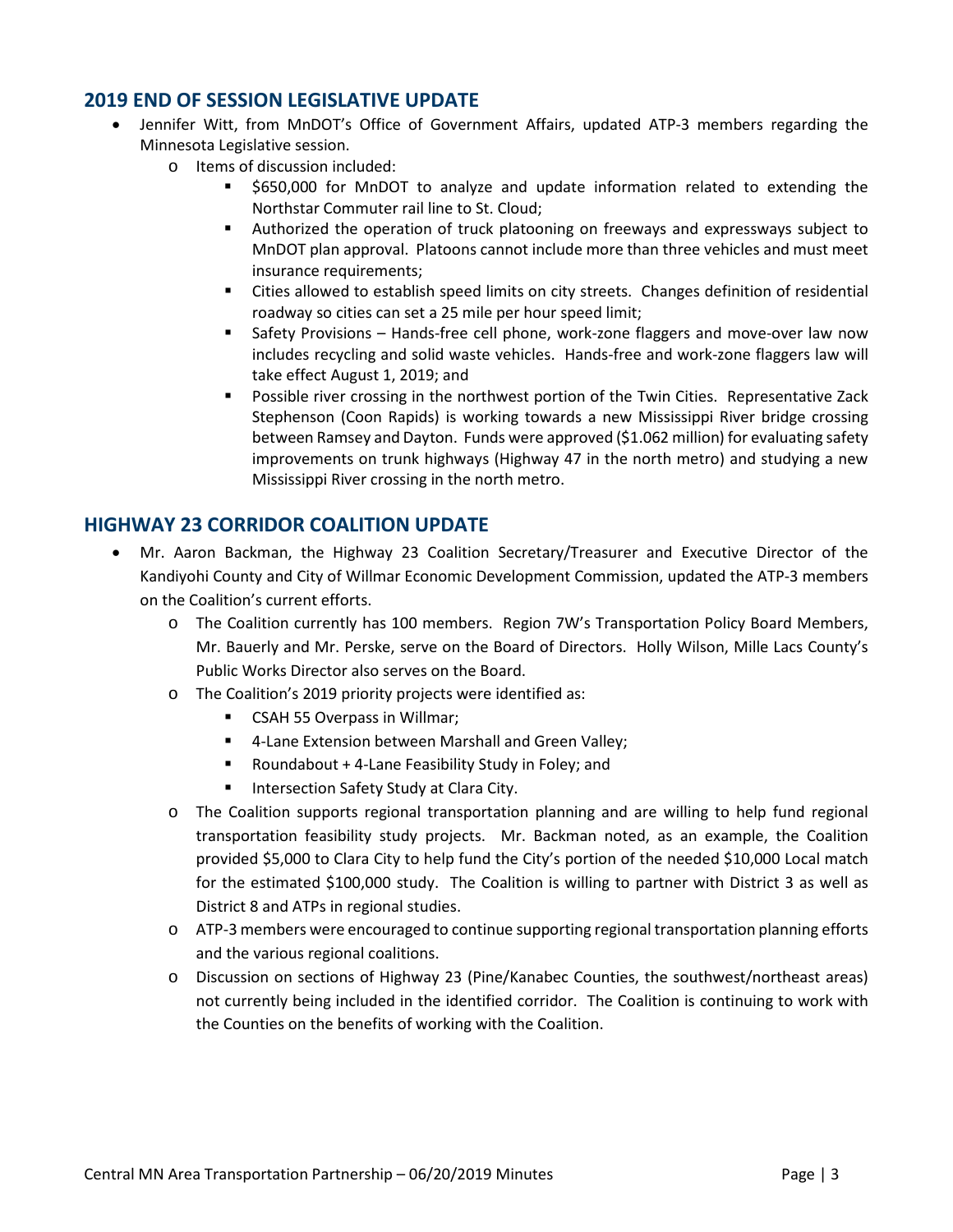## **UPDATE ON DISTRICT 3 CORRIDORS OF COMMERCE PROJECTS**

- Mr. Nelson, District 3's Project Development Engineer, updated ATP-3 members on the Corridors of Commerce projects within District 3.
	- o Highway 23 MnDOT's District 8 is taking the two-lane to four-lane expansion from Paynesville to Richmond and from New London to Paynesville.
	- o Interstate 94:
		- Albertville St. Michael Later this summer/early fall some temporary widening will be set. Some staging work will begin.
		- Clearwater Monticello Bids were opened and were \$18 to \$19 million over the anticipated cost. MnDOT's Central Office staff are determining whether to award the job or work towards finding additional funds.
	- o Highway 169 Elk River:
		- $\blacksquare$  101<sup>st</sup> Avenue was updated to a freeway system.
		- A layout has been received and working with Elk River and Sherburne County.
		- **Contract process will be going with the delivery method.**
		- **Project is not easy to stage. A wider barrier is being proposed. Construction costs are** increasing. Widening from four to six lanes.

# **MnDOT DISTRICT 3 DRAFT TEN-YEAR (FY 2020-2029) CAPITAL HIGHWAY INVESTMENT PLAN (CHIP)**

- Mr. Lenz presented a Draft copy of District 3's Capital Highway Investment Plan (CHIP), which communicates the next ten years of planned projects in the District. The first four years of the program are included in the State Transportation Improvement Program (STIP) and the next six years of the CHIP are considered "planned" because there is more uncertainty about the projects that haven't been scoped.
	- o The District will be investing \$1.2 billion in projects over the next ten years. The FY 2023 program essentially moved to FY 2024.
	- o The CHIP document is a Draft version. ATP-3 members were encouraged to review the document and provide any comments to Mr. Lenz.

# **ATP-3 TRANSPORTATION ALTERNATIVES (TA) COMMITTEE MEMBER REPRESENTING "PARKS AND RECREATION (LOCAL) VACANCY**

- Mr. Mason reviewed the current membership of the current TA Committee.
	- o Currently there is a Parks/Recreation vacancy. Previously Kevin Grondahl, from the Staples Parks/Recreation Department, had served on the committee.
		- Staff are seeking direction on how to fill the vacancy. Discussion on process selection, regional distribution within the committee, length of time serving, etc. The Policy Manual currently doesn't have a term limit for a committee member.
		- Staff will send an email to all Regions seeking a nomination of a candidate for the Parks/Recreation vacancy. Nominations will be reviewed at the October meeting and an appointment made to fill the Parks/Recreation TA committee vacancy at the October meeting.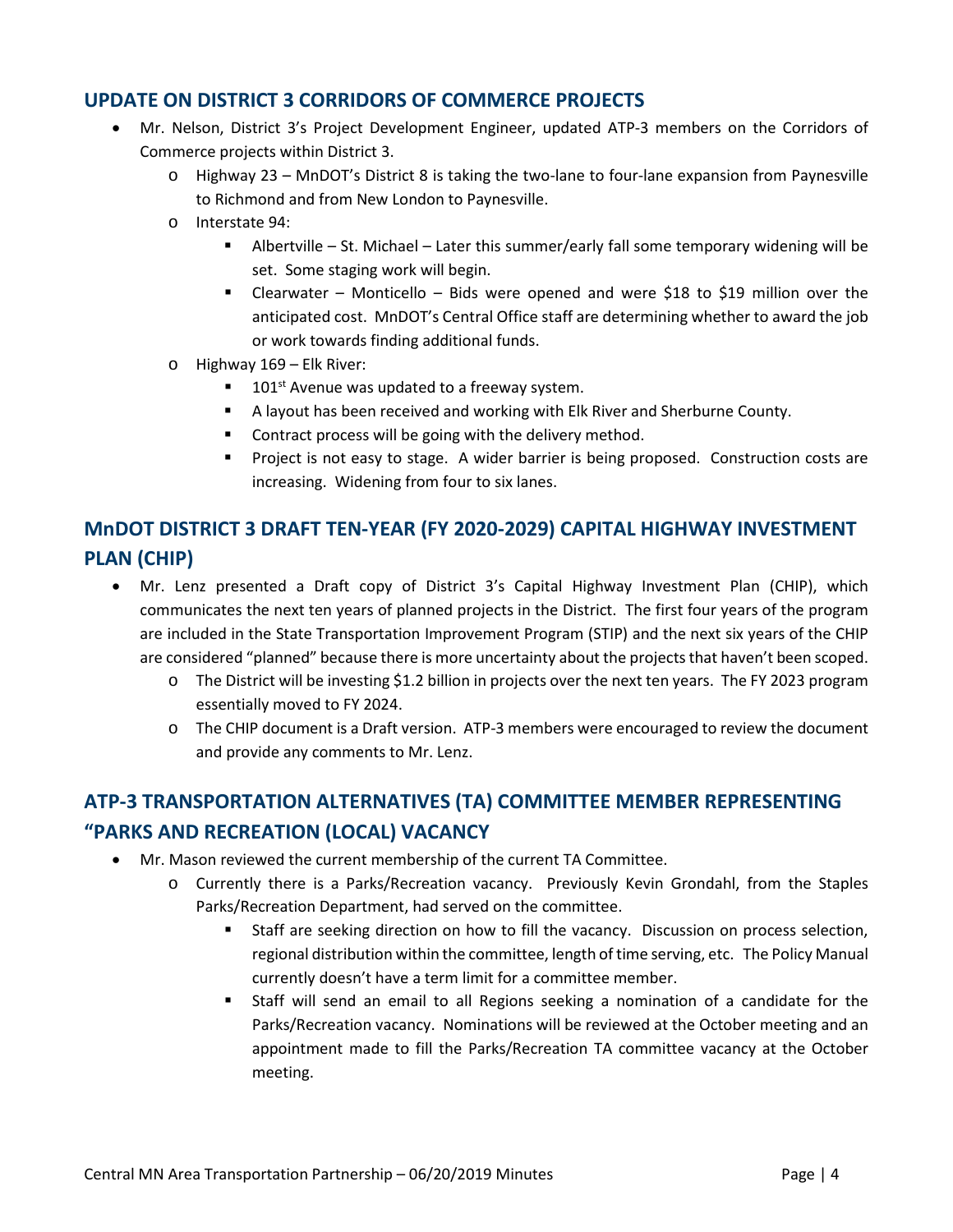#### **NEXT MEETING**

October 10, 2019 - 9:30 a.m. - 12 Noon - MnDOT District 3A Headquarters Building, 7694 Industrial Park  $\bullet$ Road, Baxter.

#### **OTHER BUSINESS**

 $\bullet$ None.

### **OPEN FORUM**

- Ms. Simonsen
	- O Attachment 3 of the April 4 ATP-3 Meeting Minutes
		- On the Transit Investment listing, it currently shows Mille Lacs County under the Region  $\blacksquare$ 7W area under Tri-CAP. Because Tri-CAP is also serving Mille Lacs County in Region 7E, the Region would like to see it also reported under Region 7E with the Region's funding amount shown under Region 7E on future listings. Ms. Simonsen reported Tri-CAP is doing a good job serving the Region.

# **Adjournment**

Motion by Mr. Gramentz, second by Mr. Backowski to adjourn the meeting. Motion carried.

 $\frac{10-10-19}{\frac{100000}{20000}}$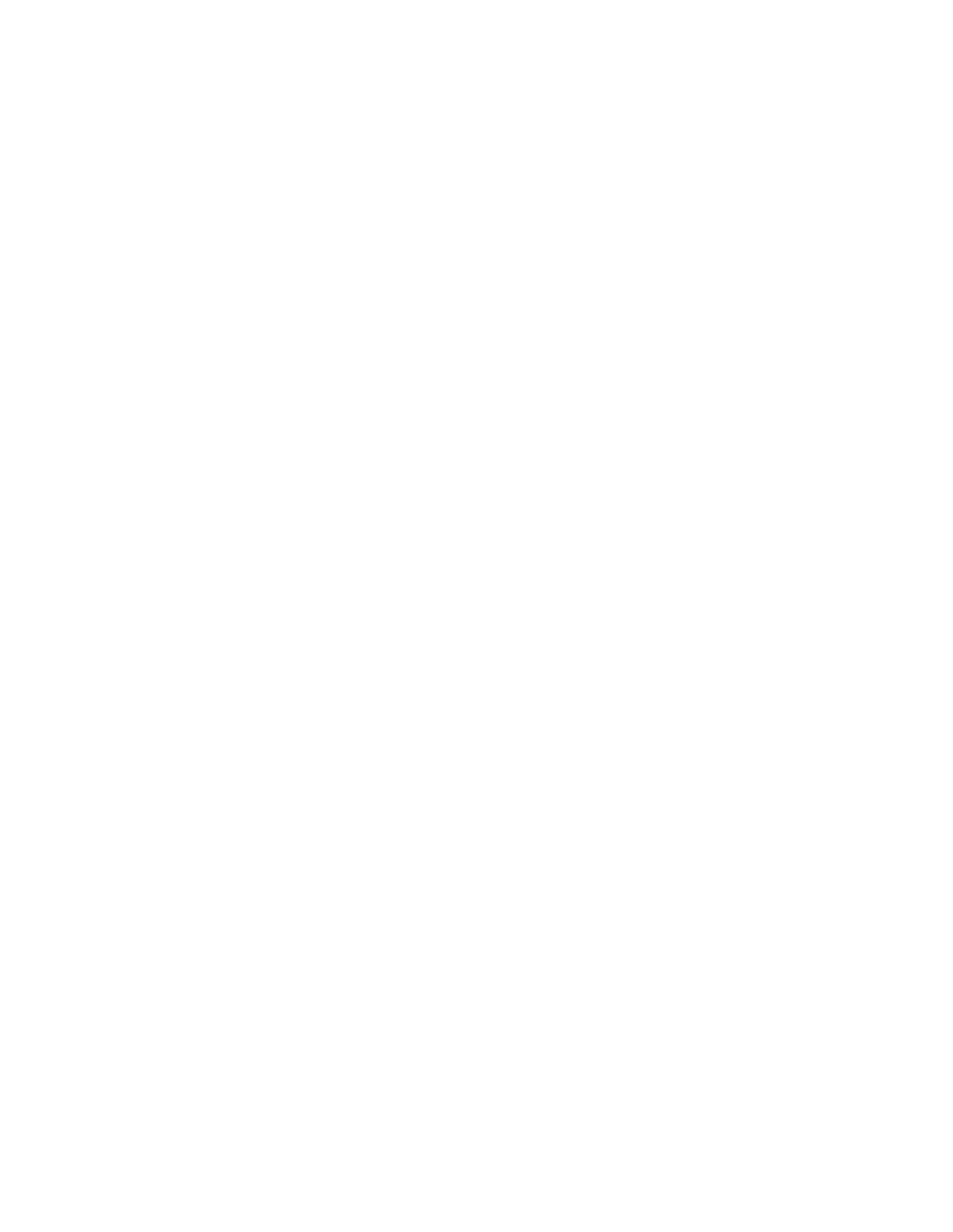## **CENTRAL MINNESOTA AREA TRANSPORTATION PARTNERSHIP 2021 - 2024 STIP DEVELOPMENT TIMELINE June 20, 2019**

| <b>TIMELINE</b>                                        | <b>ACTIVITY</b>                                                                                                              | <b>AGENT</b>                                  |
|--------------------------------------------------------|------------------------------------------------------------------------------------------------------------------------------|-----------------------------------------------|
| October 1, 2019                                        | *Commence Transportation Alternatives (TA) solicitation                                                                      | OTSM, ATPs                                    |
| October 10, 2019                                       | Establish ATIP development process/guidelines                                                                                | ATP - Baxter                                  |
| October 2019 - January 2020                            | Solicit locally-sponsored candidate road and bridge candidate<br>projects for ATP Managed Program funding                    | Project Proposers                             |
| October 2019 - January 2020                            | MnDOT Office of Traffic, Safety and Technology conducts<br>statewide solicitation for federal HSIP safety candidate projects | OTST, Project<br>Proposers                    |
| October 10, 2019 (Baxter)<br>Oct. 14, 2019 (St. Cloud) | Conduct TA workshops during Letter of Intent solicitation phase                                                              | D3, RDCs, APO                                 |
| ** October 31, 2019                                    | Deadline for TA Letter of Intent submittals                                                                                  | Project Proposers                             |
| **November 15, 2019                                    | Commence full application phase for TA solicitation                                                                          | Project Proposers                             |
| November 2019                                          | MnDOT Office of Transit and Active Transportation (OTAT)<br>develops preliminary list of transit capital projects            | OTAT, Transit<br>agencies, RDCs, APO          |
| January 2020                                           | Conduct review of transit vehicle capital candidates                                                                         | <b>Transit Committee</b>                      |
| *January 3, 2020                                       | Deadline for locally-sponsored road and bridge projects and for<br>TA project application submittals                         | Project Proposers                             |
| January 16, 2020                                       | Conduct preliminary review of project submittals                                                                             | ATP - St. Cloud                               |
| January 31, 2020                                       | MnDOT OTAT finalizes list of transit capital projects                                                                        | <b>OTAT</b>                                   |
| February 2020                                          | Review, rank and develop list of regional transportation priorities                                                          | D3, RDCs, APO                                 |
| March 2020                                             | MnDOT District 3 completes draft four year construction program                                                              | D3, OTSM                                      |
| March 10, 2020                                         | Evaluate, score and rank TA projects                                                                                         | ATP TA Committee -<br>St. Cloud               |
| March 18, 2020                                         | Merge regional priorities/develop Draft ATIP                                                                                 | <b>ATIP Development</b><br>Committee - Baxter |
| April 2, 2020                                          | Review, modify and approve Draft ATIP                                                                                        | ATP - Baxter                                  |